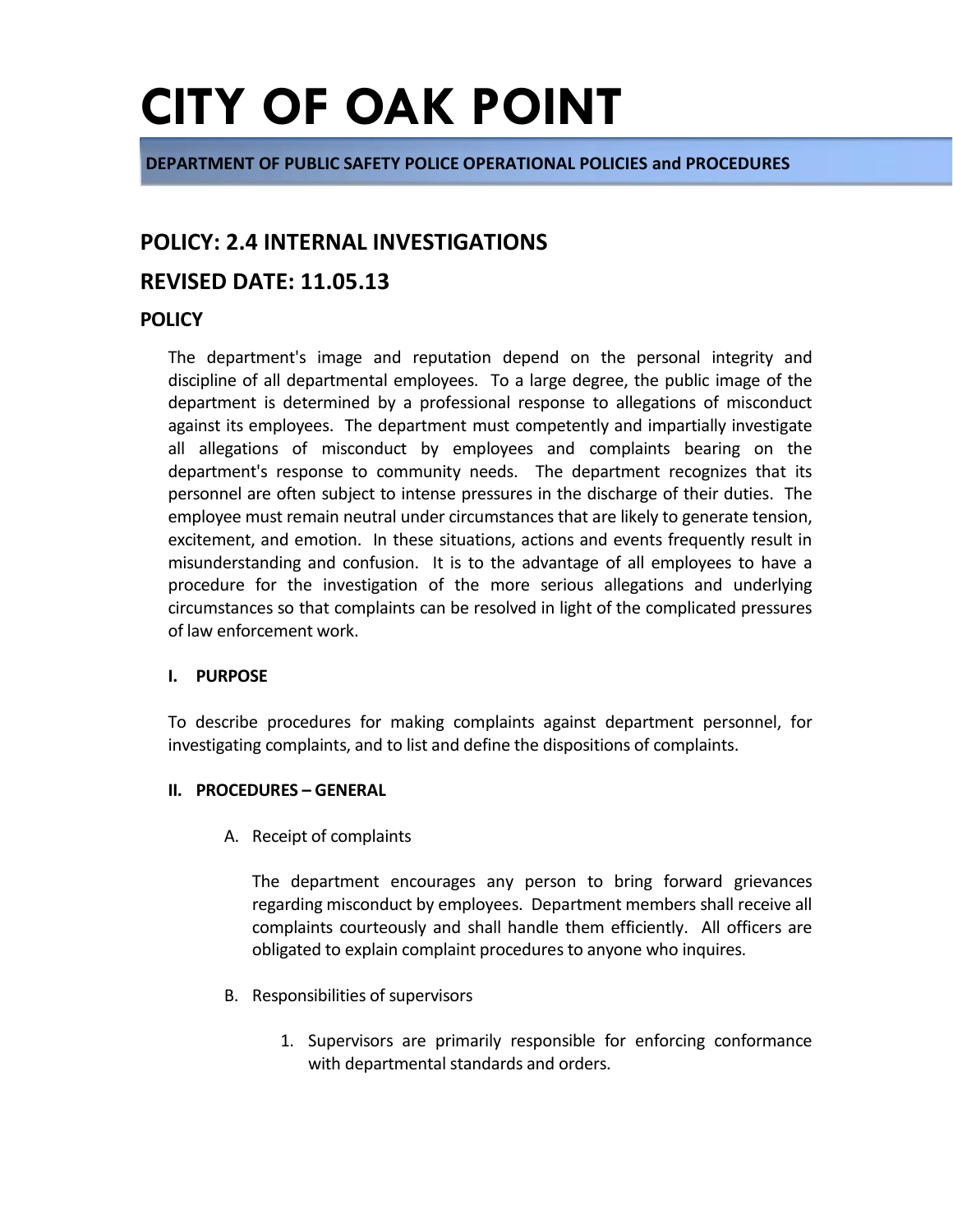### **DEPARTMENT OF PUBLIC SAFETY POLICE OPERATIONAL POLICIES and PROCEDURES**

- 2. Supervisors shall know the officers in their charge by closely observing their conduct and appearance.
- 3. Supervisors shall be alert to behavioral changes or problems in their subordinates and, if necessary, document these changes and confer with higher authorities. The supervisor shall assess the behavior, and take or recommend appropriate action.
- 4. The supervisor shall recommend and, if appropriate, help conduct extra training for officers not performing according to established standards.
- 5. The supervisor may employ counseling techniques sanctioned by the department. Counseling is used to adjust and correct minor, infrequent errors or instances of poor performance and to ascertain the nature of any professional or personal problems that bear on performance.
	- a. The supervisor shall document all instances of counseling.
- C. How to make a complaint

A copy of "How to Make A Complaint" will be posted in the public area of the department, provided to media representatives, and may be given to any person requesting information on how to make a complaint.

D. Responsibility for handling complaints

All complaints alleging a violation of the law or policy will be investigated. Complaints regarding law-enforcement operations will usually be handled through the chain of command, beginning with the supervisor. Complaints involving how law-enforcement service is provided or a failure to provide service or improper attitudes or behavior may be investigated by an assigned supervisor or by the Director. Depending on the nature of the complaint, the Director may request another agency or TxDPS to undertake the investigation.

E. Complaint-handling procedures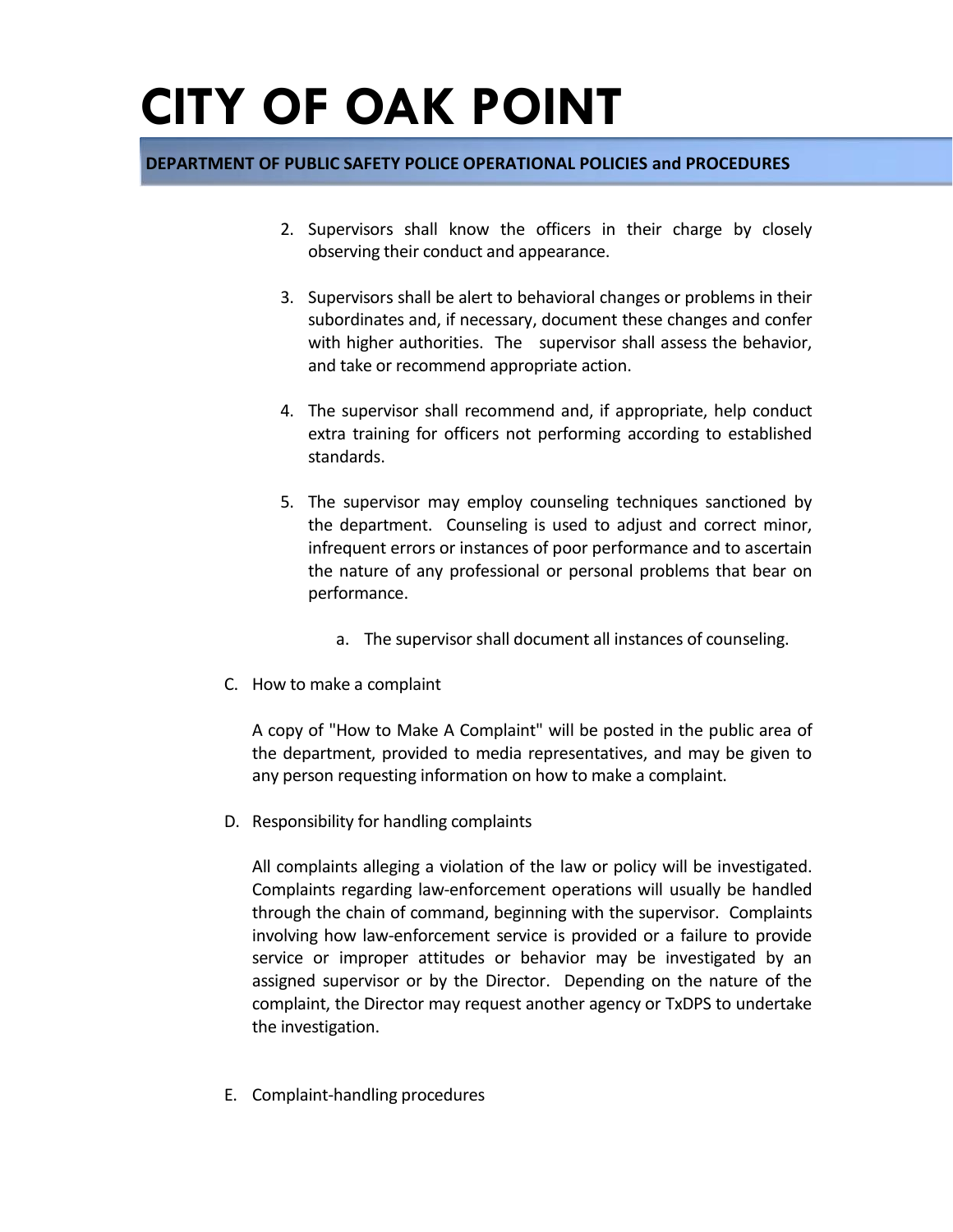**DEPARTMENT OF PUBLIC SAFETY POLICE OPERATIONAL POLICIES and PROCEDURES**

- 1. All complaints, regardless of nature, can be filed in person, by mail, or by phone at any time. As part of the follow-up investigation, persons making complaints by mail or phone normally shall be interviewed and a written, signed complaint prepared. A signed letter of complaint will be accepted as a signed complaint without requiring any specific form. Anonymous complaints shall be followed up to the extent possible. In case of an anonymous complaint, the officer or other person who receives the anonymous complaint shall reduce the complaint to writing in a memorandum with as much information as possible and forward the report to the Director.
- 2. Every effort shall be made to facilitate the convenient, courteous, and prompt receipt and processing of any person's complaint. An employee of the department, who interferes with, discourages, or delays the making of complaints shall be subject to disciplinary action.
- 3. Normally, a person with a complaint shall be referred to a supervisor or the Director who shall assist the individual in recording pertinent information. If initially reported to a supervisor, the firstline supervisor shall conduct a preliminary investigation. The Director may, if appropriate, conduct a preliminary investigation. The preliminary investigation consists of questioning the officer, complainants, or witnesses, and securing evidence.

Upon completion of the preliminary investigation, the following documents shall be prepared and forwarded through the chain of command:

- a. a report of the alleged violation;
- b. any documents and evidence pertinent to the investigation;
- c. recommendations for further investigation or other disposition.
- 4. If the supervisor or other investigators determine that the complainant is apparently under the influence of an intoxicant or drug, or appears to have a mental disorder, or displays any other trait or condition bearing on his or her credibility, the supervisor or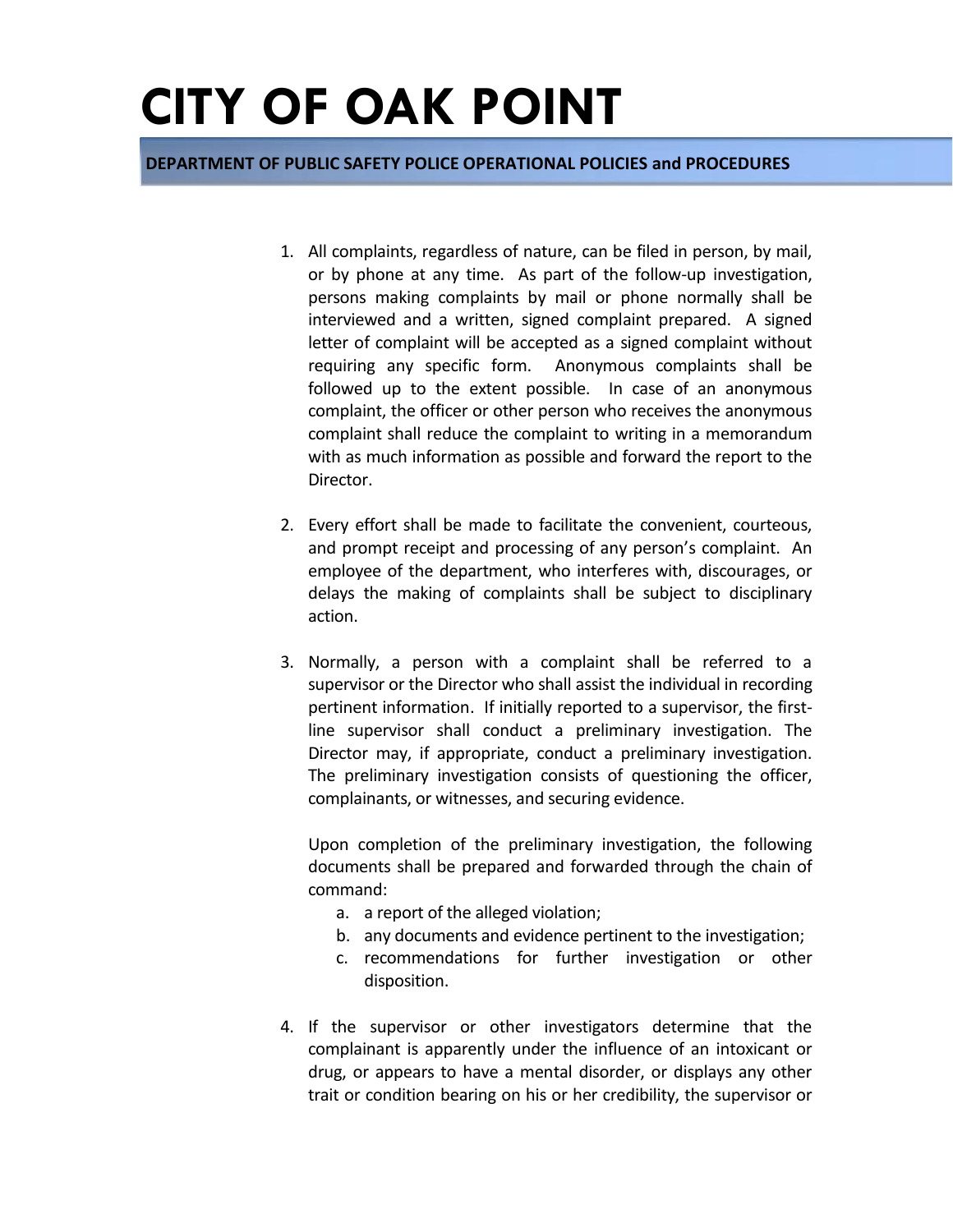#### **DEPARTMENT OF PUBLIC SAFETY POLICE OPERATIONAL POLICIES and PROCEDURES**

investigator shall note these conditions. Any visible marks or injuries relative to the allegation shall be noted and photographed.

- 5. Prisoners or arrestees also may make complaints. Circumstances may require a department representative meet the complainant at a jail for an interview. If appropriate, the representative will have photographs taken of prisoners' injuries.
- 6. An employee who receives a complaint through U.S. mail shall place the correspondence and envelope in a sealed envelope and forward it to the Director, who shall determine investigative responsibility.
- 7. Complaints received by telephone by dispatchers or other employees shall be courteously and promptly referred to a supervisor or the Director. The dispatcher or employee shall record the name and telephone number of the complainant and state that the Director or, if unavailable, the supervisor will call back as soon as practical.
- 8. The above procedure may also be used when department employees desire to enter a complaint against any other employee governed by this order.
- 9. In every case, the Director will be notified of any complaint as soon as possible by the supervisor receiving the complaint. Complaints received overnight will be brought to the Director's attention the next workday. Complaints alleging a violation of the law or any serious violation should be reported immediately regardless of the time of day.
- F. Disposition of complaints generally

The Director or his designee shall:

1. Notify the complainant, in writing, as soon as practical, that the department acknowledges receipt of the complaint, that it is under investigation and that the complainant will be advised of the outcome.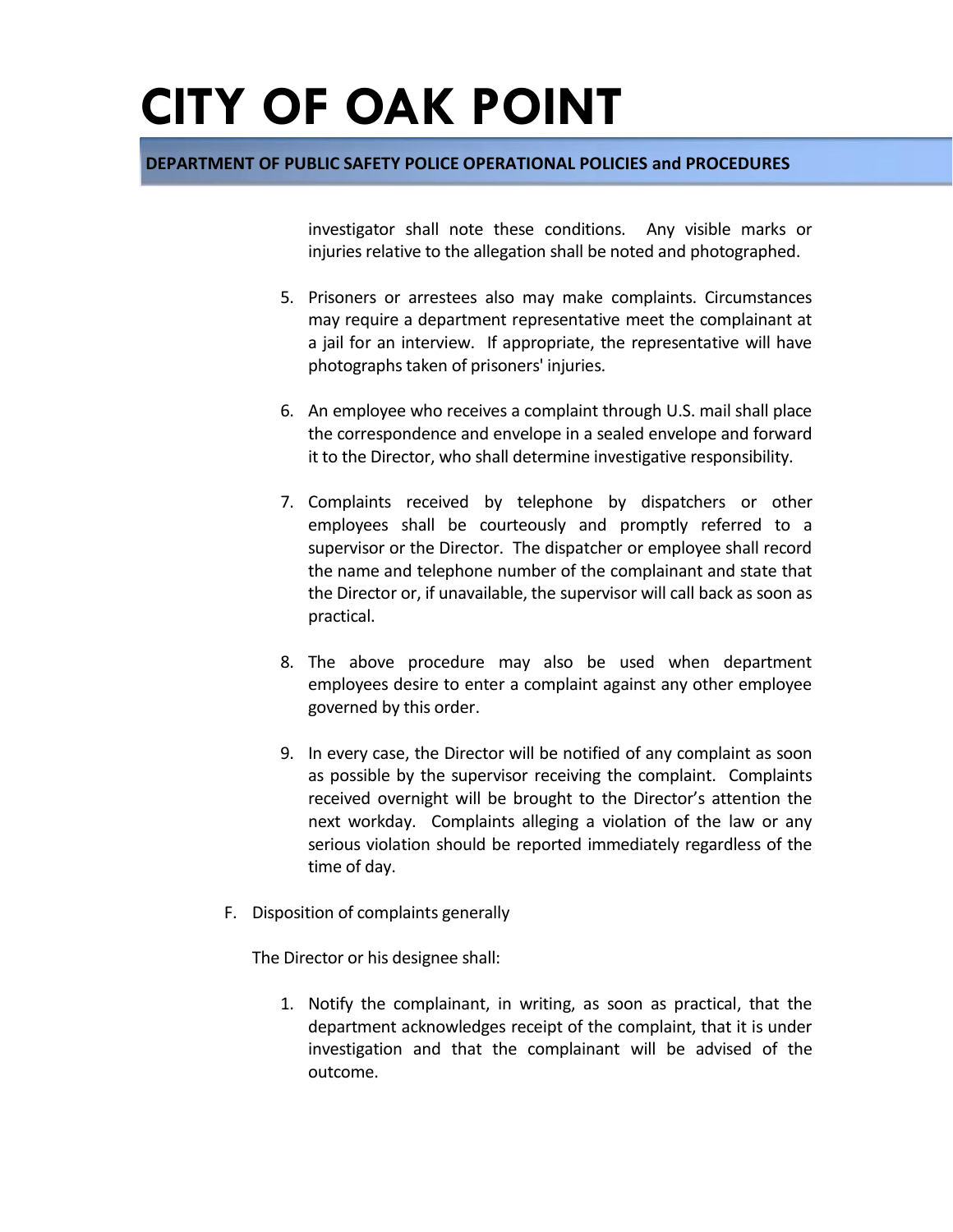#### **DEPARTMENT OF PUBLIC SAFETY POLICE OPERATIONAL POLICIES and PROCEDURES**

- 2. Enter the complaint into the complaint log, assign a complaint number, and have the complaint investigated. Minor complaints alleging rudeness, minor policy violations and performance issues may be assigned to a supervisor for investigation and resolution. Allegations of a violation of the law or serious policy violations will be investigated by the Director, an investigator assigned by the Director, or an outside agency as determined by the Director.
- 3. Maintain complaint files separate from personnel files.
- 4. Take disciplinary action following the investigation, if appropriate.
- G. Disposition of a serious complaint
	- 1. Allegations of misconduct that might result in discharge, suspension, or demotion, or criminal charges being sought are serious complaints. The term "serious complaint," in this manual, is synonymous with "internal investigation." Internal investigations examine alleged brutality, gross excesses of legal authority, or allegations involving supervisory or multiple personnel.
	- 2. If a criminal offense is alleged, two separate investigations shall be conducted, a criminal investigation as well as an administrative or Internal Investigation. The criminal investigation examines compliance with the criminal law while the Internal Investigation determines compliance with policy and procedure. The Director will assign these investigations as required.
	- 3. In cases of serious complaints the Director shall:
		- a. Determine if the officer complained of should remain onduty, be assigned to non-contact assignments, or put on administrative leave until completion of the investigations.
		- b. Determine and assign responsibility for the investigations.
		- c. Cause the complaint to be registered and assigned an investigation number in the complaint log.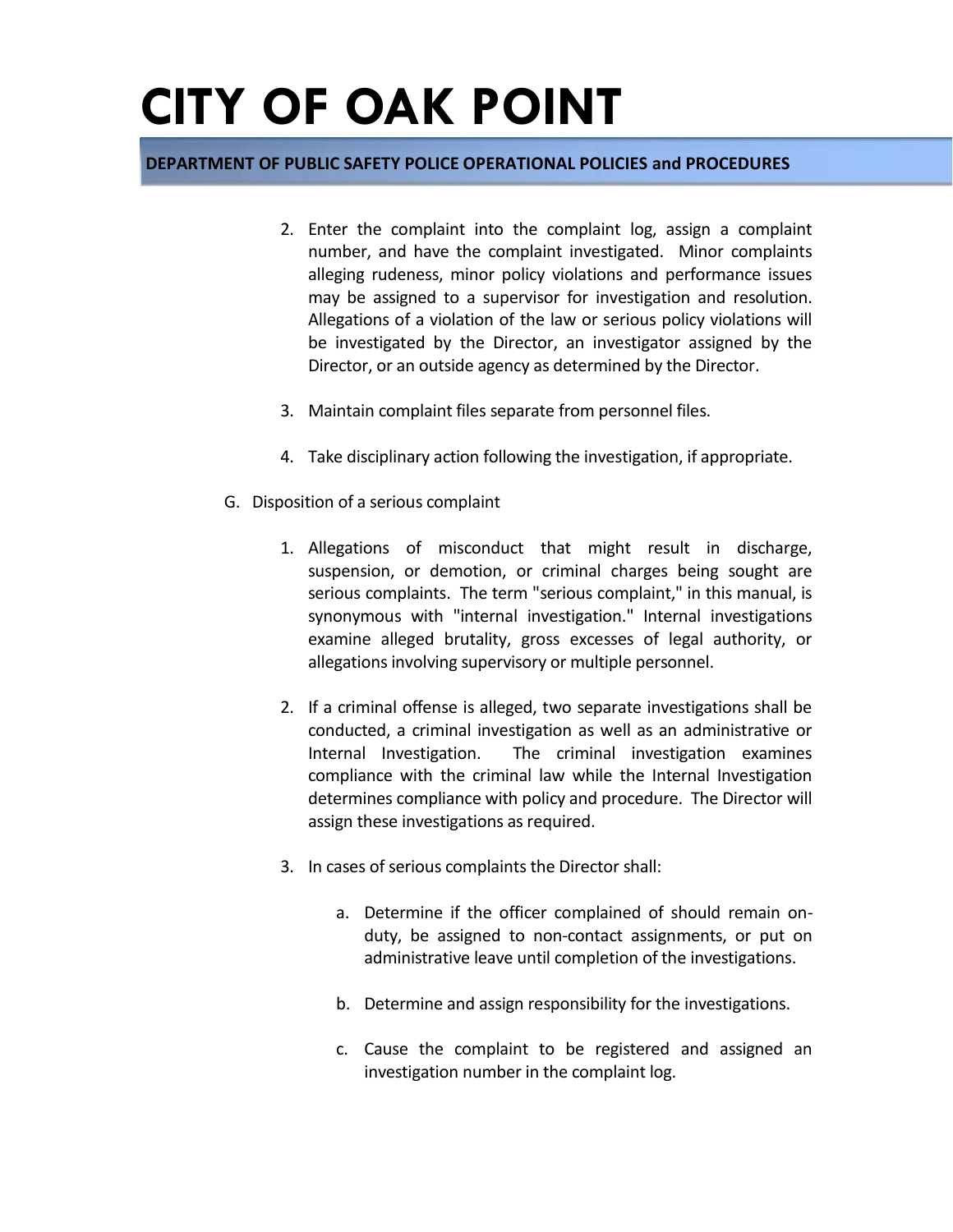#### **DEPARTMENT OF PUBLIC SAFETY POLICE OPERATIONAL POLICIES and PROCEDURES**

- d. Maintain close liaison with the district attorney in investigating alleged criminal conduct. Where liability is at issue, the Directorshall similarly maintain contact with the city attorney or legal counsel.
- 4. Every attempt will be made to complete all investigations within 60 days to include the taking of disciplinary action when necessary. If additional time is necessary to conclude the investigation, a request for extension will be presented to the Director in writing providing justification for the extension. If approved by the Director, a specific number of days will be approved and a copy will be provided to the involved officer and the original placed in the case file.
- 5. Upon completion of any investigation, The Director will notify the complainant in writing, of the results of the investigation and any action taken.

#### **III. INVESTIGATIVE PROCEDURES**

- A. Two types of investigations may take place: administrative or criminal. Different rules govern interviews of employees in each case.
- B. Assistance of legal counsel
	- 1. Employees are not permitted to have an attorney, supervisor, or other representative with them in the room during any interview regarding allegations of policy violation or misconduct.
	- 2. The employee's representative may be present where the interview focuses on, or leads to, evidence of criminality, the attorney may advise and confer with the employee during that period of the interview.
- C. All Interviews
	- 1. Prior to being interviewed, the subject employee shall be advised of the nature of the complaint and provided a copy of the complaint.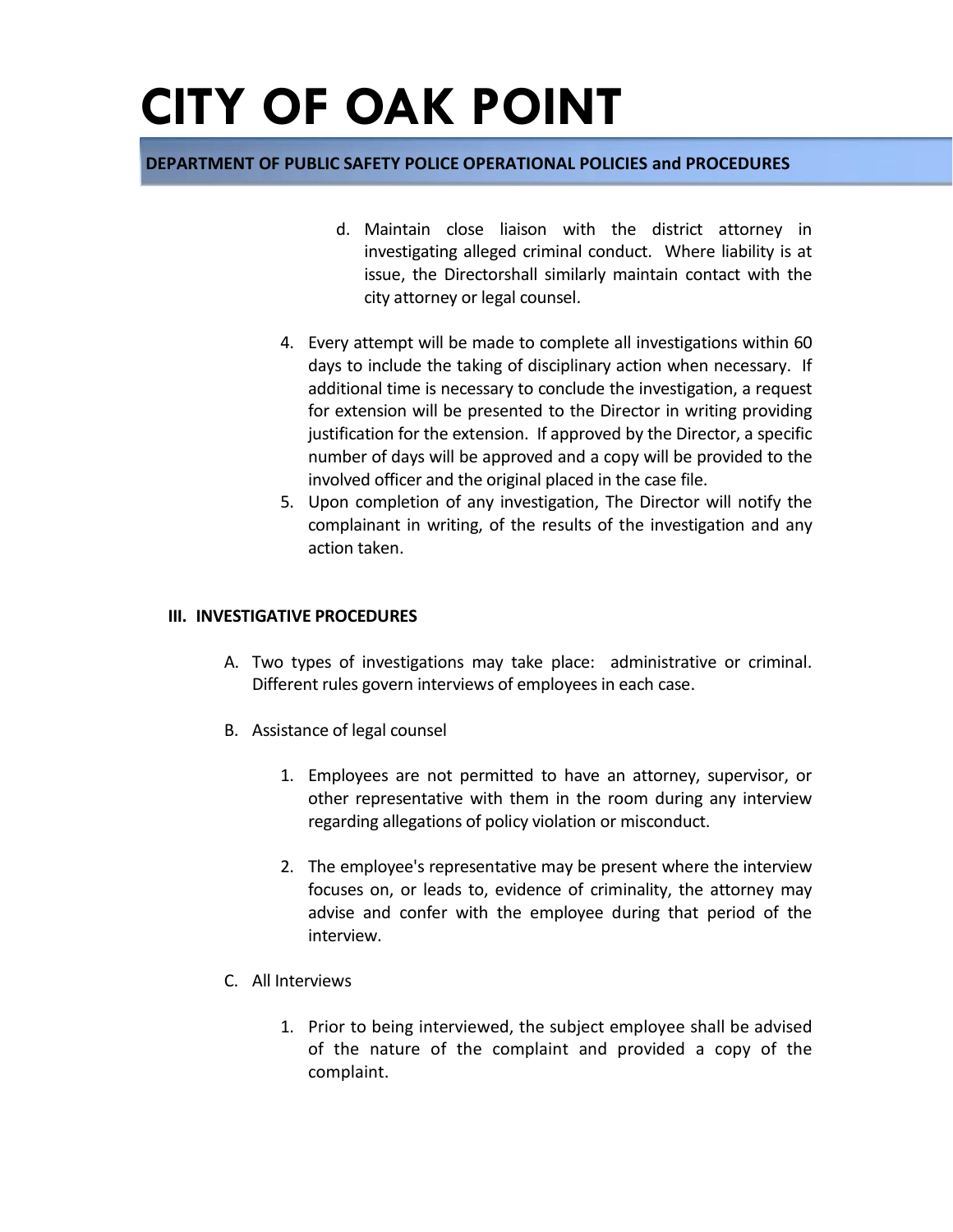### **DEPARTMENT OF PUBLIC SAFETY POLICE OPERATIONAL POLICIES and PROCEDURES**

- 2. All interviews will be conducted while the employee is not-on duty, unless the seriousness of the investigation is such that an immediate interview is required.
- 3. During interviews conducted by the department, there will be one employee designated as the primary interviewer.
- 4. The complete interview shall be recorded. The recording will note the time at which breaks are taken in the interview process, who requested the break and the time at which the interview resumed.
- 5. The employee shall be provided with the name, rank and command of all persons present during the questioning.
- D. Interviews for criminal investigative purposes
	- 1. If the Director believes that criminal prosecutions are possible and wishes to use statements against the employee in a criminal proceeding, or at least wishes to maintain the option of their use, he or another interviewer shall:
		- a. Give the employee the rights as specified in Texas Code of Criminal Procedure Article 38.22.
		- b. In addition to the rights set forth in state law, the Chief, or his designee shall advise the employee that if he asserts his right not to answer questions, no adverse administrative action will be taken based upon the refusal.
		- c. If the employee decides to answer questions at this point, the responses may be used in both criminal and disciplinary proceeding.
- E. Interview for administrative purposes
	- 1. If the Director wishes to compel an employee to answer questions directly related to his or her official duties, the Director or another interviewer shall advise the employee that: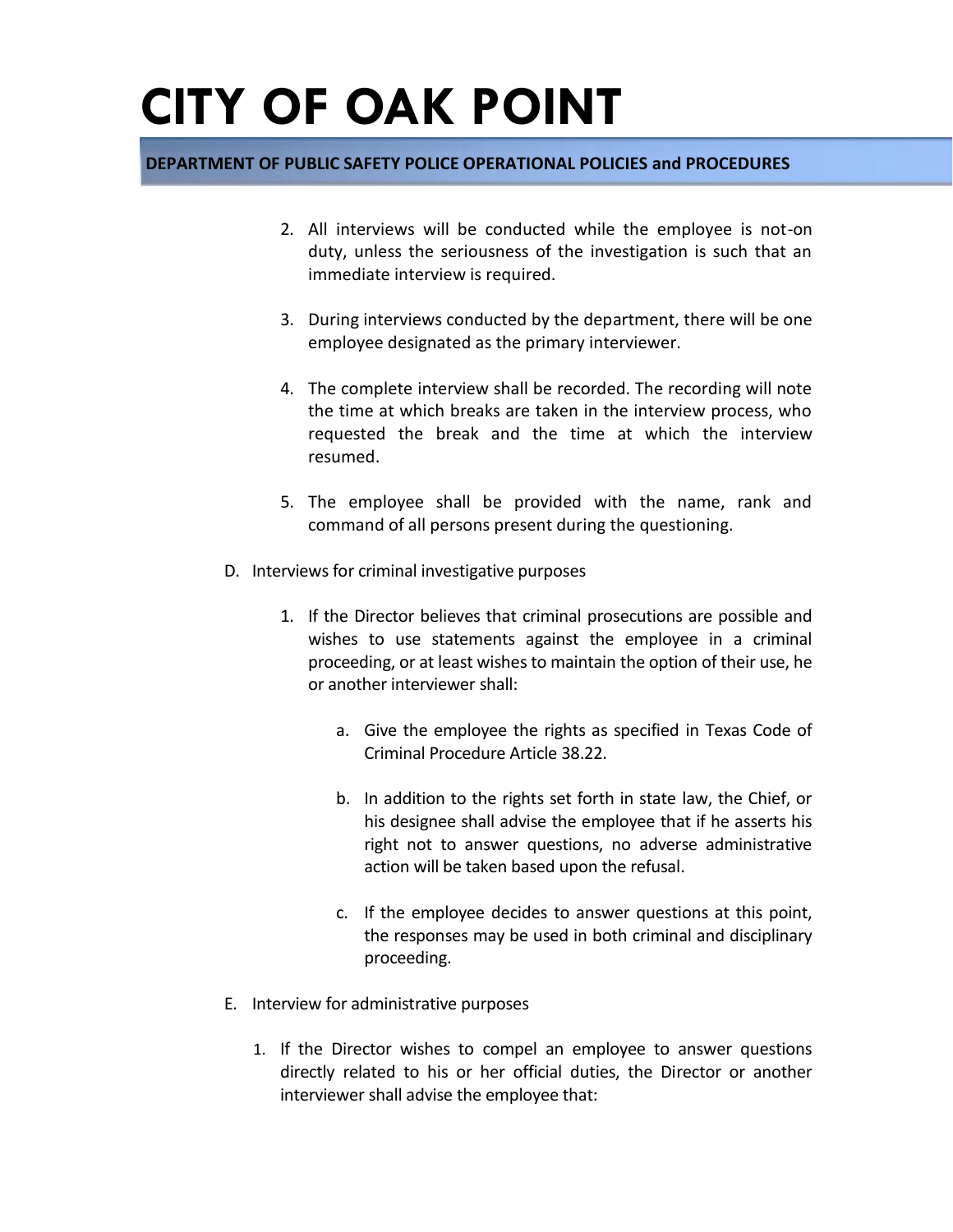### **DEPARTMENT OF PUBLIC SAFETY POLICE OPERATIONAL POLICIES and PROCEDURES**

- a. You are advised that this is an internal administrative investigation only.
- b. You will be asked and are required to answer all questions specifically related to the performance of your duties and your fitness for office.
- c. All questions specifically related to employment must be fully and truthfully answered.
- d. If you refuse to answer these questions, you can be subject to discipline that can be as much as discharge or removal from office.
- e. I want to reassure you that any answers given are to be used solely for internal administrative purposes and may not be used in any subsequent criminal prosecution should such occur.
- f. The purpose of the interview is to obtain information to determine whether disciplinary action is warranted. The answers obtained may be used in disciplinary proceedings resulting in reprimand, demotion, suspension, or dismissal.
- 2. In an interview for administrative purpose, no Miranda rights are required or will be given.

#### **IV. INVESTIGATIVE TOOLS AND RESOURCES**

- A. In addition to interviews of the employee and witnesses, the Director may require other activities in support of a complaint investigation or internal investigation, including:
	- 1. Medical and laboratory examination
	- 2. The Director or supervisor in authority may, based on reasonable suspicion or his observation, require a department employee to submit to a test for alcohol or drug use while on duty. The results may be used in a disciplinary hearing. Refusal to submit to the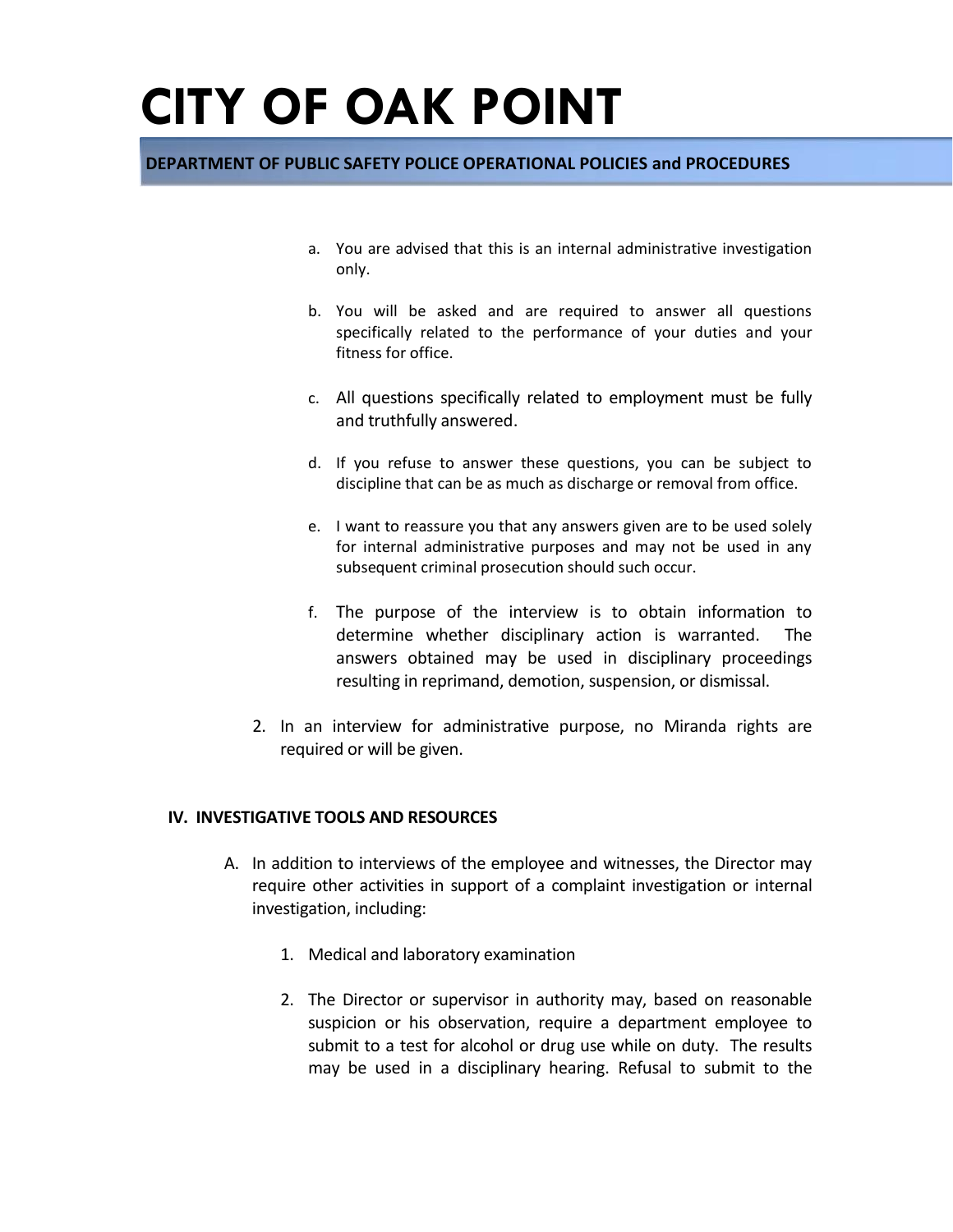### **DEPARTMENT OF PUBLIC SAFETY POLICE OPERATIONAL POLICIES and PROCEDURES**

examination will be grounds for disciplinary action and may result in the employee's dismissal.

- a. If the employee is believed to be under the influence of alcohol, a licensed breathalyzer operator shall administer the test. The Director or officer in authority shall witness the test and sign the report.
- 3. If the employee has a reading of .02 or higher, or there is other competent evidence of impaired abilities to perform duties, the officer shall be relieved of duty by the Director or officer in authority.
- 4. If the employee is believed to be under the influence of selfadministered drugs, he may be compelled to submit to a blood or urine test. The test shall be administered under medical supervision where hygienic safeguards are met. The sample shall be handled using the same safeguards as evidence in a criminal process.
- 5. If the test shows positive results, or there is other competent evidence of impaired abilities to perform duties, the employee shall be relieved of duty as soon as possible by the Director or other officers in authority.
- 6. If an employee refuses to submit to a test, (alcohol or drugs) then the Director or other officer in authority shall immediately relieve the employee from duty for failure to cooperate in an administrative investigation.
- 7. Property assigned to the employee but belonging to the department is subject to inspection where the department has a reasonable suspicion that evidence of work-related misconduct may be found therein. Department property includes files, storage lockers, desks, and vehicles.
- B. Photograph and lineup identification procedures
	- 1. Officers may be required to stand in a lineup for viewing for the purpose of identifying an employee accused of misconduct. Refusal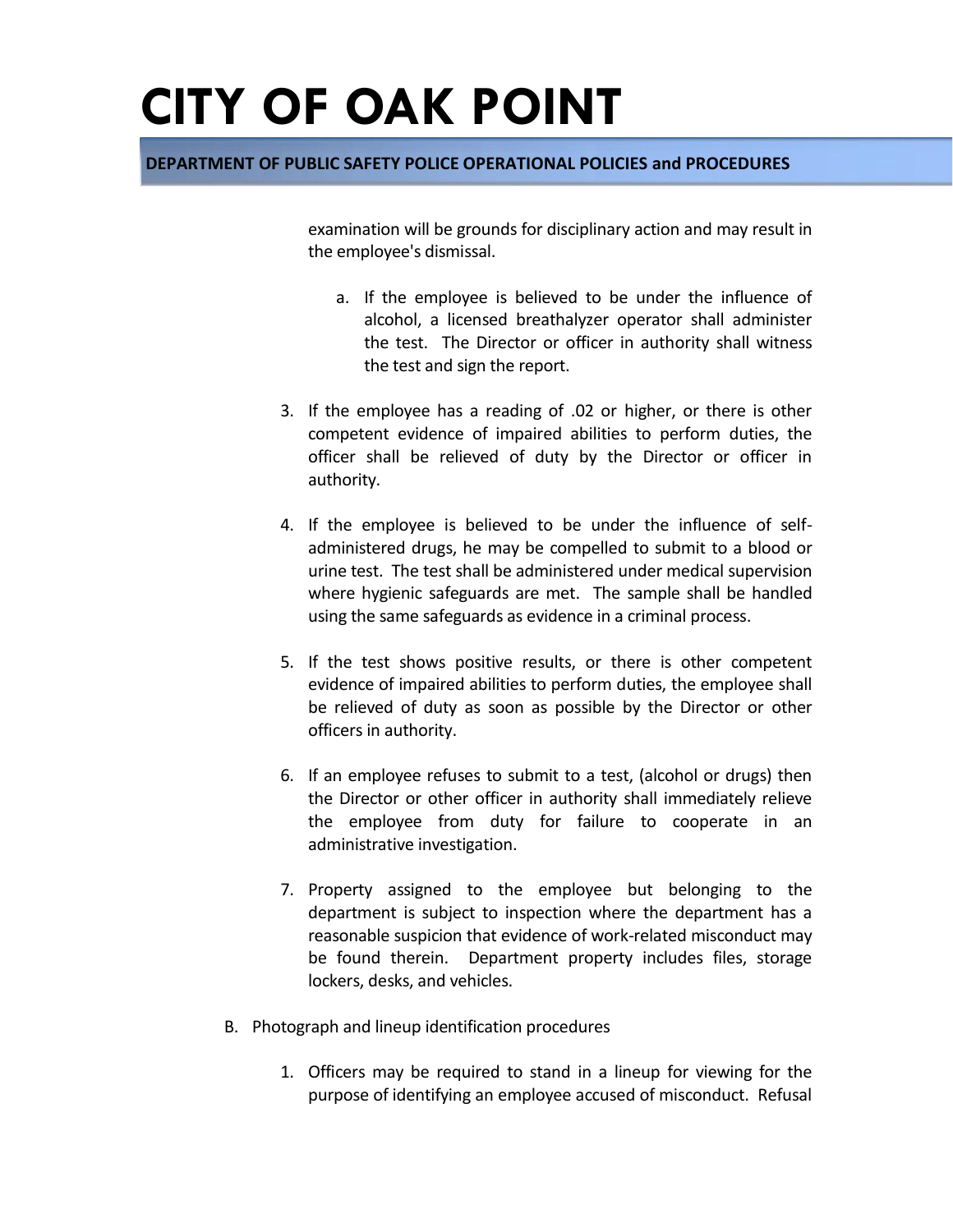### **DEPARTMENT OF PUBLIC SAFETY POLICE OPERATIONAL POLICIES and PROCEDURES**

to stand in a properly conducted lineup is grounds for disciplinary action and may result in dismissal if the criminal prosecution is not anticipated.

A book of photos of department employees may be maintained for the purpose of identification of an employee accused of misconduct.

C. Financial disclosure statements

An employee may be compelled to make financial disclosure statements when directly and narrowly related to allegations of misconduct involving any unlawful financial gain.

- D. Polygraph
	- 1. All personnel shall be required to submit to a polygraph if ordered to do so by the Director.
	- 2. The Director may order employees to take a polygraph when:
		- a. The complainant has taken and passed a polygraph concerning the incident. (Unless the complainant is willing to submit to testing but the polygraph operator determines the complainant is not a fit subject due to mental condition, age, or medication).
		- b. Regardless if the complainant takes a polygraph or is even known, but the complaint is of such a nature to bring severe discredit and suspicion on the department and cannot be satisfactorily resolved in any other manner.
	- 3. The results of the polygraph examination shall not be used as the sole basis for disciplinary action against any employee.
	- 4. Any polygraph examination given under the provisions of this order shall be administered by a private contractor licensed to administer polygraph examinations in the State of Texas or must be a licensed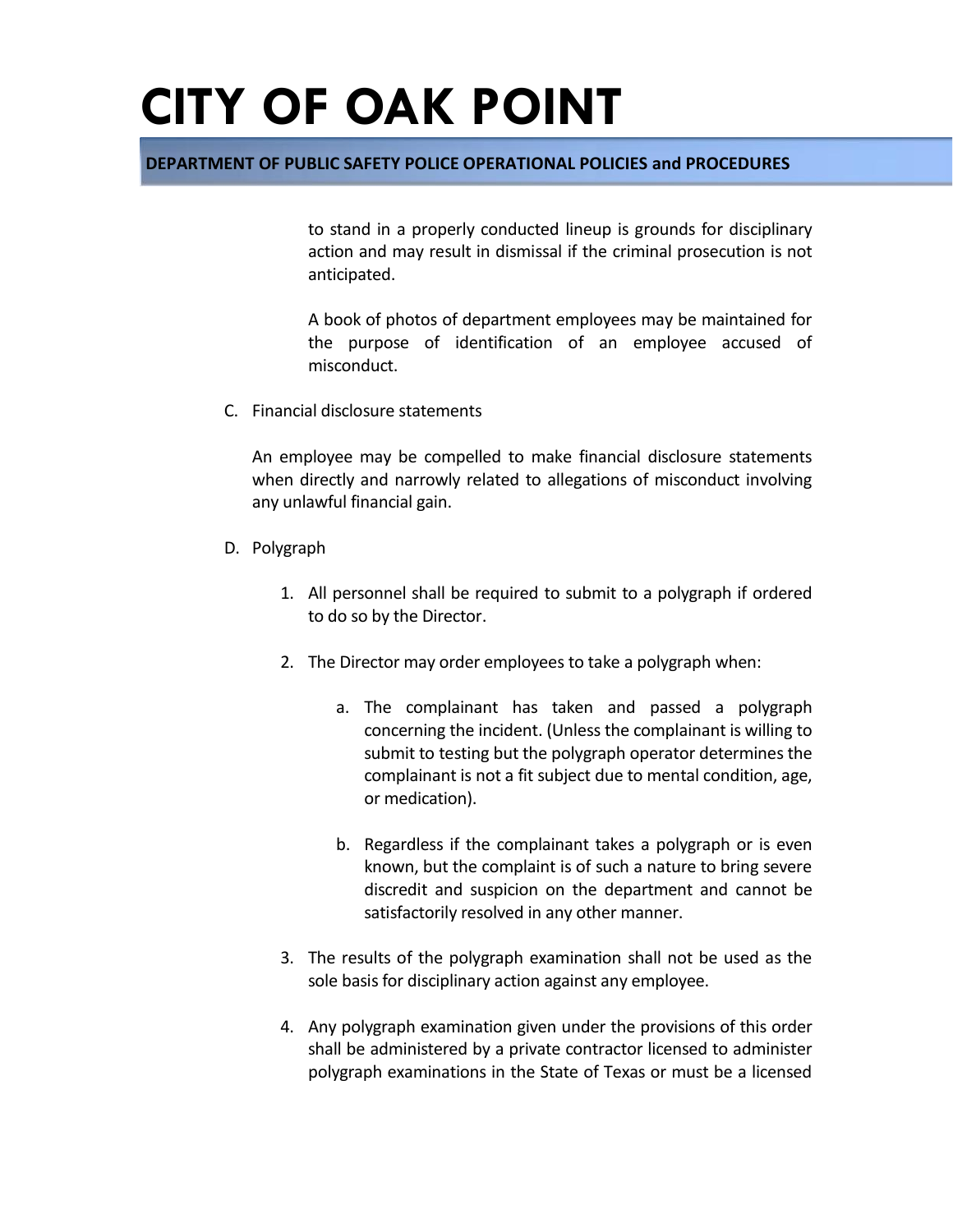### **DEPARTMENT OF PUBLIC SAFETY POLICE OPERATIONAL POLICIES and PROCEDURES**

examiner from another law-enforcement agency. No employee shall administer an examination to another employee.

5. Refusal to submit to a polygraph examination or to answer all questions pertaining to the charges in the polygraph examination, or deliberately impede the administration of the polygraph shall be grounds for disciplinary action and may result in dismissal from the department.

#### **V. ADJUDICATION OF COMPLAINTS**

- A. The Director will classify completed internal affairs investigations as:
	- 1. Unfounded no truth to allegations.
	- 2. Exonerated allegations true, but are the result of adherence to departmental policy or procedure. Exonerated complaints will be reviewed by the Director for policy issues.
	- 3. Not sustained unable to verify the truth of the matters under investigation.
	- 4. Sustained allegations are true. Complaints will not be classified as sustained unless based on a finding of facts determined during the investigation.
- B. Completed investigations classified as unfounded, exonerated, not sustained, or policy failure will be maintained in internal affairs files in the Chief's office. Sustained complaints shall be filed in the individual employee's department personnel file with a copy in the internal affairs files.
- C. Disciplinary action taken shall be determined by the seriousness of the violation or the extent of injury to the victim, and the officer's prior disciplinary history. It shall be commensurate with the circumstances surrounding the incident and in consideration of the employee's service record and prior sustained complaints.